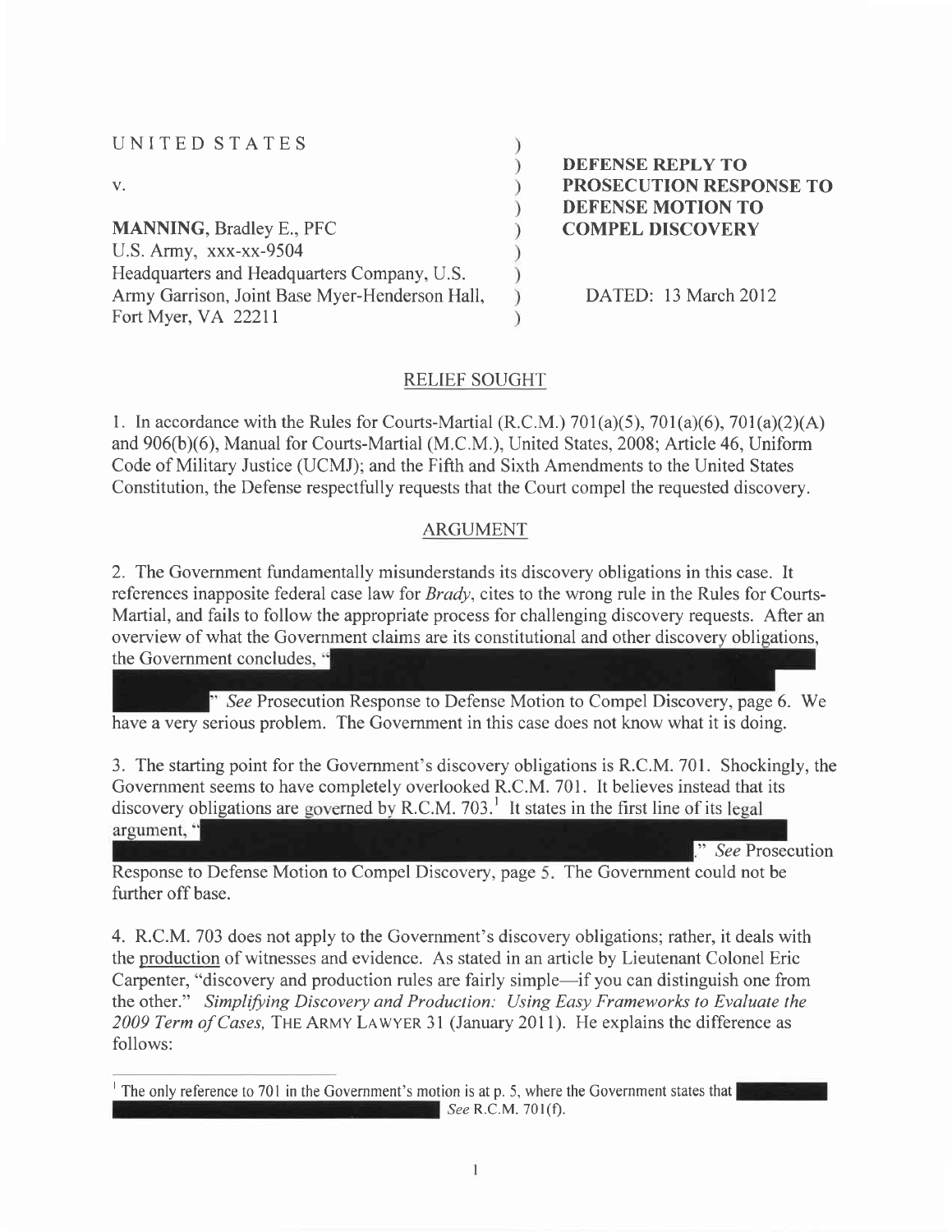Fundamentally, discovery rules govern how the parties will exchange information. The rules for discovery establish how each party must help the other party to develop the other party's case. Discovery deals with preparation and investigation. Discovery means finding or learning something that was Discovery means finding or learning something that was previously unknown and is used to "reveal facts and develop evidence." A party can seek discovery and obtain information that might not be not admitted into evidence at trial. For example, the information might be used to develop other evidence that the party will eventually try to admit.

In contrast, production rules focus on presenting evidence or witnesses at trial. At that point, the party has been through discovery, gathered facts, and chosen which facts will be introduced as evidence at trial. The party now needs the help of compulsory process to bring those facts to the courtroom-typically through <sup>a</sup> witness or physical evidence.

When we look at the RCMs, we see language that reflects this fundamental difference between discovery and production. For example, look at the rule that deals with specific discovery requests from the defense, RCM  $701(a)(2)(A)$ . This rule states that when the defense requests a specific item, then the government must disclose that item if certain conditions are met. One of those potential conditions is that the item must be "material to the preparation of the defense." That language deals with preparation and investigation, not with whether that item will ultimately be introduced at trial.

Id. at 31-32 (footnotes omitted). The Government has completely confused the difference between "discovery" and "production." It has inexplicably been operating under the assumption that703, the production rule, governs its discovery obligations. It is no wonder why the Government has not provided any of the requested discovery, including *Brady* discovery—it does not even know what rules govern.

5. Below, the Defense addresses the Government's fundamental misunderstanding of its *Brady* obligations, its other discovery obligations pursuant to R.C.M.  $701(a)(2)(A)$  and the entire process of trying a classified evidence case.

#### A. The Government Does Not Understand its Brady Obligations

6. As indicated, R.C.M. 701 is the relevant rule governing pretrial discovery. In particular, R.C.M.  $701(a)(6)$  provides the following:

 $701(a)(6)$  Evidence favorable to the defense. The trial counsel shall, as soon as practicable, disclose to the defense the existence of evidence known to the trial counsel which reasonably tends to:

(A) Negate the guilt of the accused of an offense charged;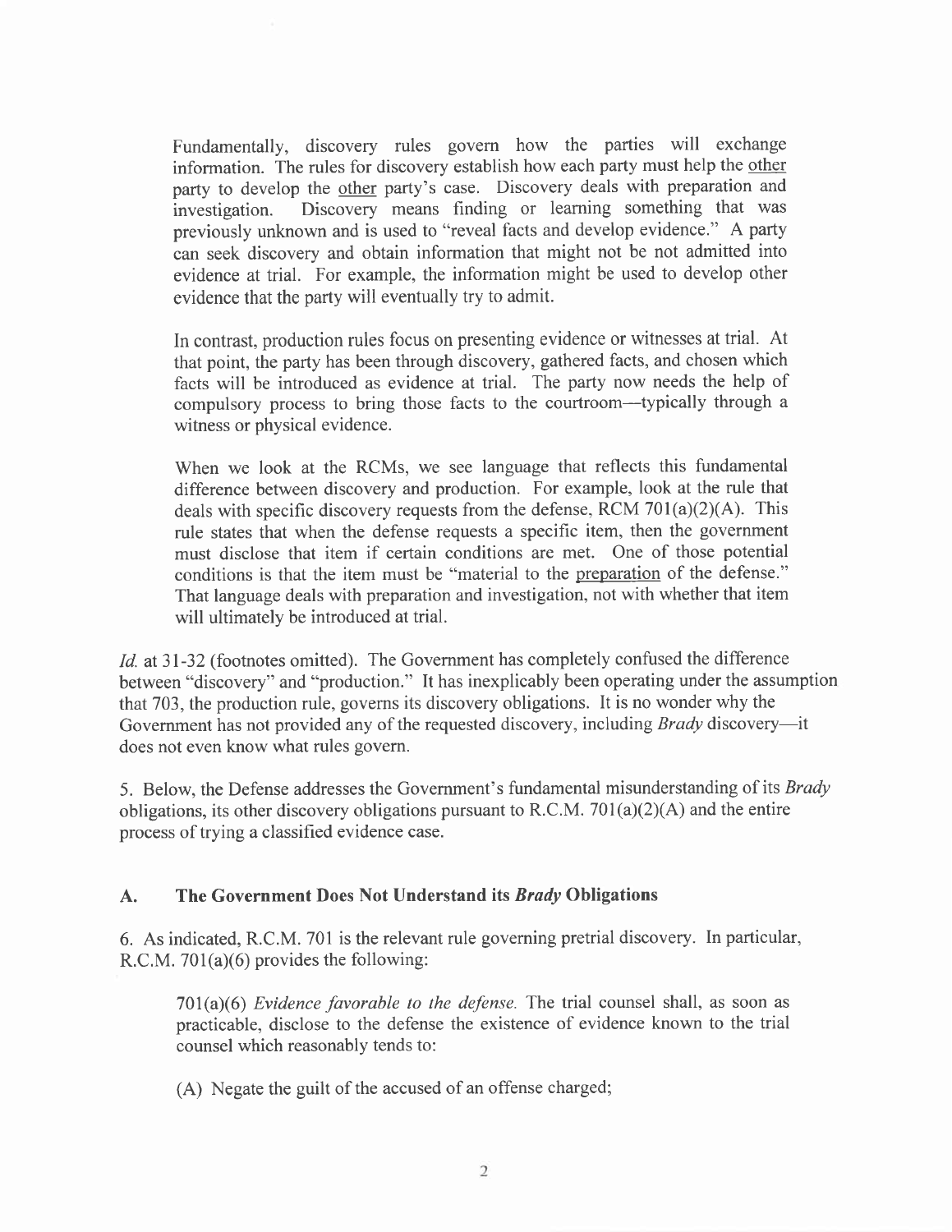- (B) Reduce the degree of guilt of the accused of an offense charged; or
- (C) Reduce the punishment.

7. R.C.M. 701(a)(6) is the military's version of the *Brady* rule. See, e.g., United States v. Santos, 59 M.J. 317, 321 (C.A.A.F. 2004) ("Regardless of whether the defense has made a request, the Government is required to disclose known evidence that 'reasonably tends to' negate or reduce the degree of guilt of the accused or reduce the punishment that the accused may receive if convicted." See R.C.M. 701(a)(6); see also Williams, 50 M.J. at 440 (noting that R.C.M. 701(a)(6) implements the disclosure requirements of *Brady* [ ]))(emphasis added). The rule is not mentioned even once in the Government's response.

8. R.C.M. 701(a)(6) is much more expansive than the U.S. Supreme Court's actual decision in Brady. Military courts have recognized this time and again. For instance, in United States v. Trigueros,69 M.J. 604 (A. Ct. Crim. App. 2010), the Army Court of Criminal Appeals very recently remarked that:

Our superior court has previously noted that R.C.M. 70l, "which sets forth specific requirements with respect to evidence favorable to the defense implements . . . the Supreme Court's decision in Brady v. Maryland . . ." We view our superior court's guidance as requiring us to analyze nondisclosure issues under the statutory and executive order standards set forth by R.C.M. 701 and Article 46, UCMJ, which are broader than the *Brady* constitutional standard. . . . The military iustice system provides for broader discovery than due process and Brady require.

Id. at p. 609, 610 (emphasis added); see also United States v. Eshalomi, 23 M.J. 12, 24 (C.M.A. 1986) (the broad discovery rights granted by Congress and the President are intended to provide "more generous discovery to be available for [the] military accused" than the minimal requirements of pretrial disclosure required by the Constitution); United States v. Mott,2009 WL 4048019 at \*4 (N-M. Ct. Crim. App. 2009) ("Article 46, UCMJ, and R.C.M. 701 give an accused the right to obtain favorable evidence. Discovery in a court-martial context is broader than in federal civilian criminal proceedings and is designed to eliminate pretria. 'gamesmanship.""); Santos, 59 M.J. at 321 ("The military justice system provides for broader discovery than required by practice in federal civilian criminal trials. Article 46, UCMJ, mandates that 'the trial counsel, the defense counsel, and the court-martial shall have equal opportunity to obtain witnesses and other evidence in accordance with such regulations as the President may prescribe.' The President has implemented Article 46 in Rule for Courts-Martial 701."); Trigueros, 69 M.J. at 610 ("The military justice system provides for broader discovery than due process and *Brady* require."); United States v. Hart, 29 M.J. 407, 410 (C.M.A. 1990) ("[D]iscovery available to the accused in courts-martial is broader than the discovery rights granted to most civilian defendants."); United States v. Guthrie,53 M.J. 103, 105 (C.A.A.F. 2000) ("Discovery in military practice is open, broad, liberal, and generous."); United States v. Simmons,38 M.J. 376, 380 (C.M.A. 1993) ("Congress intended more generous discovery to be available for military accused."); United States v. Killebrew, 9 M.J. I54,159 (C.M.A. 1980)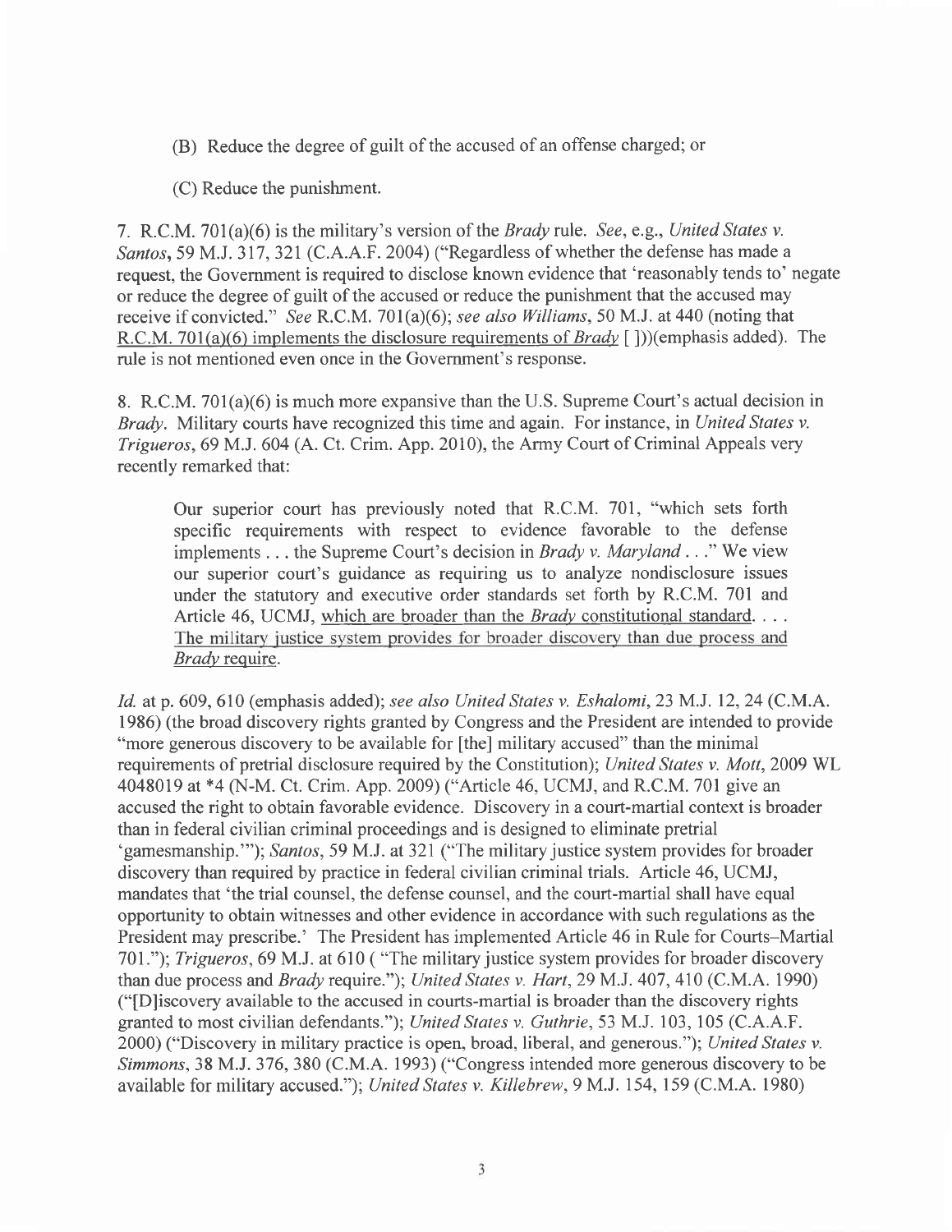("Military law has long been more liberal than its civilian counterpart in disclosing the government's case to the accused and in granting discovery rights."); United States v. Adens, 56 M.J.724,731 (A. Ct. Crim. App.2002) ("The military criminal justice system contains much broader rights of discovery than is available under the Constitution or in most civilian jurisdictions.") (citations omitted).

9. The wording of the rule itself shows that it is intended to be broader than the minimum due process protections provided by the *Brady* case. See, e.g., Carpenter, *supra*, at 34 ("RCM  $701(a)(6)$  states that the benefit of the doubt goes to the defense: the government needs to disclose the evidence if it reasonably tends to be favorable.")(emphasis in original).

10. Additionally, the trial counsel has a greater obligation than even R.C.M. 701(a)(6) would suggest. This is because Army Regulation (AR) 27-26, Rule 3.8(d) provides:

# RULE 3.8 Special Responsibilities of a Trial Counsel

A trial counsel shall:

(d) make timely disclosure to the defense of all evidence or information known to the lawyer that tends to negate the guilt of the accused or mitigates the offense, and, in connection with sentencing, disclose to the defense all unprivileged mitigating information known to the lawyer, except when the lawyer is relieved of this responsibility by a protective order or regulation;

The Commentary to this Rule recognizes that "A trial counsel is not simply an advocate but is responsible to see that the accused is accorded procedural justice and that guilt is decided upon the basis of sufficient evidence." Id. Further, Rule 3.4 provides:

## RULE 3.4 Fairness to Opposing Party and Counsel

A lawyer shall not:

(a) unlawfully obstruct another party's access to evidence or unlawfully alter, destroy, or conceal a document or other material having potential evidentiary value. A lawyer shall not counsel or assist another person to do any such act;  $\cdots$ 

(d) in pretrial procedure, make a frivolous discovery request or fail to make reasonably diligent effort to comply with a legally proper discovery request by an opposing party;

The Commentary to this section observes:

The procedure of the adversary system contemplates that the evidence in a case is to be marshalled competitively by the contending parties. Fair competition in the adversary system is secured by prohibitions against destruction or concealment of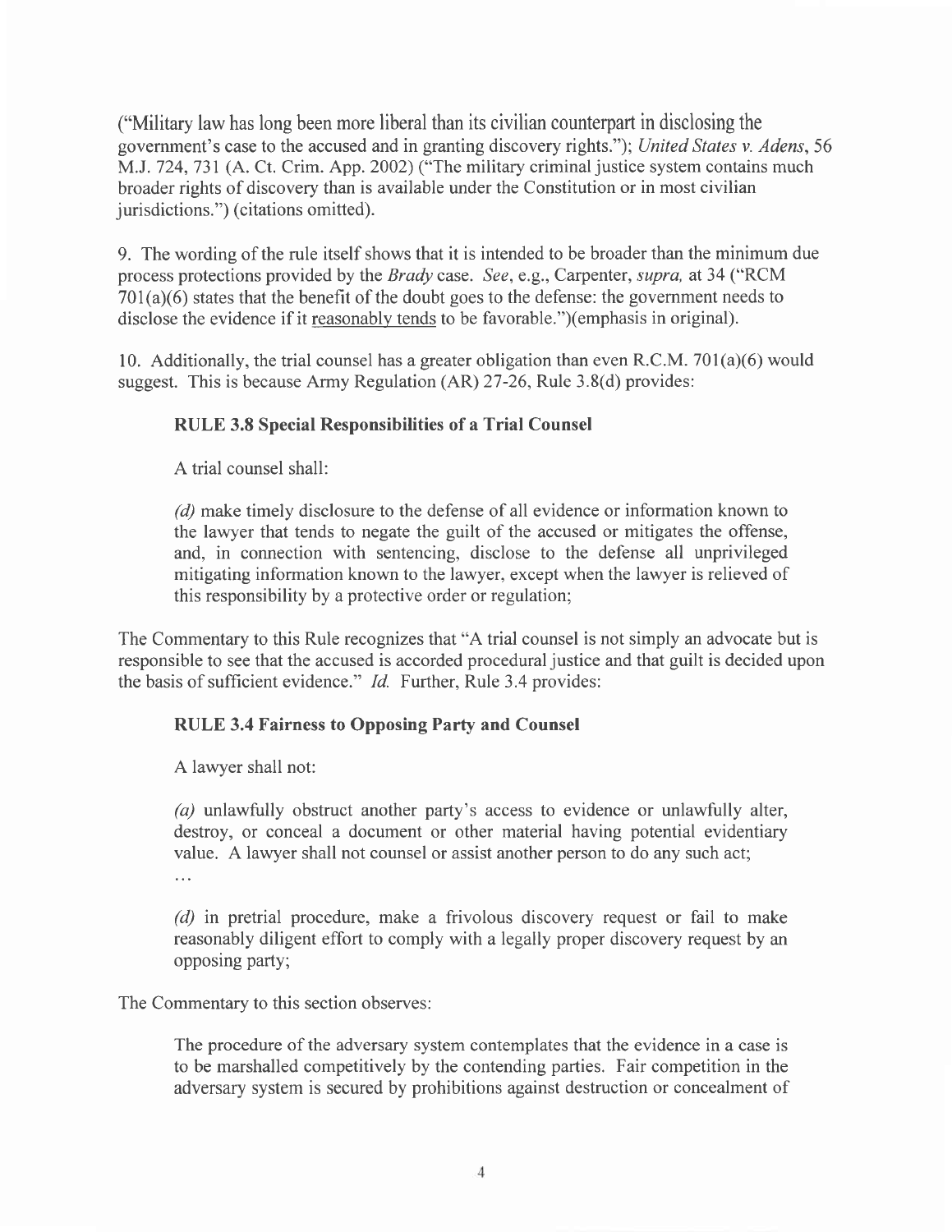evidence, improperly influencing witnesses, obstructive tactics in discovery procedure, and the like. Documents and other items of evidence are often essential to establish a claim or defense. Subject to evidentiary privileges, the right of an opposing party, including the Government, to obtain evidence through discovery or subpoena is an important procedural right. The exercise of that right can be frustrated if relevant material is altered, concealed, or destroyed.

Id. See United States v. Kinzer, 39 M.J. 559, 562 (A.C.M.R. 1994); Adens, 56 M.J. at 731-32. See also Captain Elizabeth Cameron Hernandez, The Brady Bunch: An Examination of Disclosure Obligations In the Civilian Federal and Military Justice Systems,6T A.F. L. Rev. 187,241(201l)("As evident in the broad language of Model Rule 3.8(d), a prosecutor's duty to disclose evidence is more expansive than that required in  $Brady$ . Additionally, the Model Rules make no provision for whether the information is "material" to the defense; rather, it requires disclosure of "all evidence or information" which may negate the guilt or mitigate the offense of the accused."). Thus, the Government has an obligation under Rule 701(a)(6) and AR 27-26 to turn over evidence "favorable" to the accused. The *Brady* standard in the military is not the exacting one under which the Government has been operating for almost two years.

11. In its Response to the Defense Motion to Compel Discovery, the Government fundamentally misapprehends its Brady obligations. It believes that the threshold of Brady material is one that does not exist in the military justice system. It is well-established that while Brady may be the starting point in discovery obligations, it is not the end point. Under the Government's reading of Brady, it would only be required to disclose an exculpating "smoking gun" in order to fulfill its *Brady* obligations. This is simply not the case.

12. Aside from a case cited by the Defense (*Williams*), the Government does not cite a single military case dealing with *Brady*. Rather it cites broad and misleading propositions of law from the United States Supreme Court. Nowhere is this more apparent than in the Government's use of the Cone v. Bell case. See 556 U.S. 449, 129 S. Ct. 1769 (2009). The Government cites Cone for the proposition that "

<sup>352</sup> See Prosecution Response to the Defense Motion to Compel Discovery, page 5. The Government does not mention that the quotation is followed by footnote 15 which reads, in its entirety:

Although the Due Process Clause of the Fourteenth Amendment, as interpreted by Brady, only mandates the disclosure of material evidence, the obligation to disclose evidence favorable to the defense may arise more broadly under <sup>a</sup> prosecutor's ethical or statutory obligations. See Kyles, 514 U.S., at 437, 115 S.Ct. 1555 ("[T]he rule in Bagley (and, hence, in Brady) requires less of the prosecution than the ABA Standards for Criminal Justice Prosecution Function and Defense Function 3-3.11(a) (3d ed.l993)"). See also ABA Model Rule of Professional Conduct 3.8(d) (2008) ("The prosecutor in a criminal case shall" "make timely disclosure to the defense of all evidence or information known to

<sup>&</sup>lt;sup>2</sup> Even if this were the applicable standard—which it most certainly is not—the Government is citing the standard of appellate review (i.e. whether confidence in the verdict is undermined).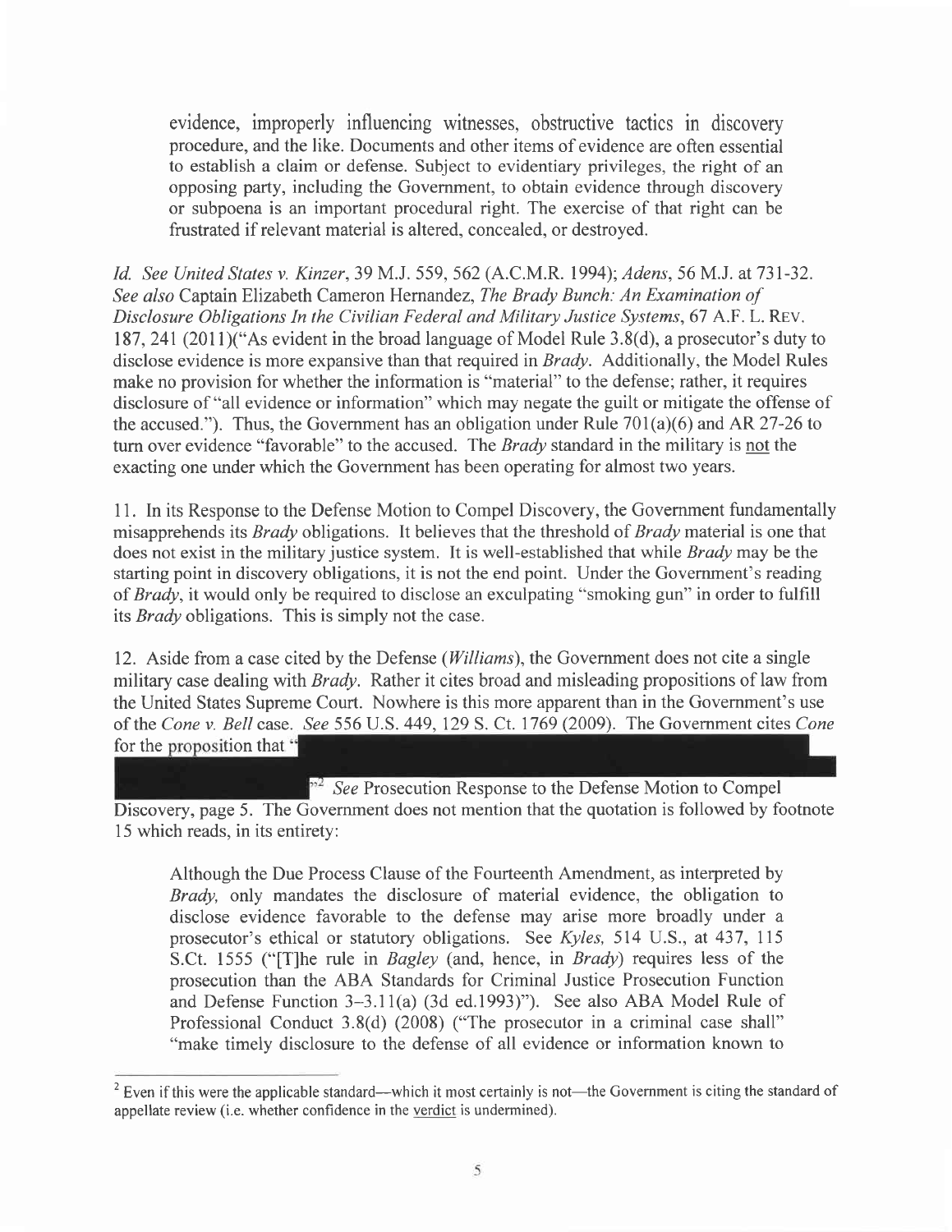the prosecutor that tends to negate the guilt of the accused or mitigates the offense, and, in connection with sentencing, disclose to the defense and to the tribunal all unprivileged mitigating information known to the prosecutor, except when the prosecutor is relieved of this responsibility by a protective order of the tribunal"). As we have often observed, the prudent prosecutor will err on the side of transparency, resolving doubtful questions in favor of disclosure.

Cone, 129 S. Ct. at 1783 n.l5 (citations omitted). The Supreme Court itself thus recognizes that Brady operates as a floor and not a ceiling for the Government's disclosure obligations. As indicated, under the military justice system and under the Regulation governing the Government's ethical responsibilities, disclosure obligations in the military are much broader than the *Brady* case and its federal progeny would suggest.

13. The Government then cites *Cone* for another misleading proposition, that  $\cdot$ 

See Prosecution Response to the Defense Motion to Compel Discovery, page 6. The Defense reads this as suggesting that its requested discovery material (in particular, the damage assessments) may be relevant for sentencing, but that does not mean that they are relevant to guilt or innocence. Thus, the Government believes the damage assessments do not need to be produced because they are not  $Brady$  material.<sup>3</sup> The Government has completely taken this sentence out of context. In Cone, the state withheld evidence of the defendant's drug use which the defense maintained was relevant to the sentence the defendant ultimately received. The Supreme Court agreed, stating:

Neither the Court of Appeals nor the District Court fully considered whether the suppressed evidence might have persuaded one or more jurors that Cone's drug addiction-especially if attributable to honorable service of his country in Vietnam-was sufficiently serious to justify a decision to imprison him for life rather than sentence him to death. Because the evidence suppressed at Cone's trial may well have been material to the jury's assessment of the proper punishment in this case, we conclude that a full review of the suppressed evidence and its effect is warranted.

Id. at 1786 (emphasis added) (citations omitted). Thus, far from supporting the Government's position, the Cone case undermines it. The Cone case recognizes that evidence may be Brady material if it would be important for sentencing, even though it may not have been relevant for the merits.<sup>4</sup> It appears that the Government is operating under the assumption that evidence is not *Brady* material unless it deals with the merits of the case, rather than sentencing. This point

 $3$  The Defense believes that this utter misreading of the law also explains why the Government has gone to great pains to distinguish between "could" and "should" in reference to the damage assessments. Even if one were to accept that whether the alleged leaks caused actual damage was not relevant to the merits (which the Defense does not in any way concede), the actual damage done by the leaks is most certainly material for sentencing. But by trying to distinguish between "could" and "should" and then very misleadingly citing a case saying that evidence that is material for sentencing may not be material for the merits, the Government is clearly attempting to evade its disclosure obligations.

 $<sup>4</sup>$  The Defense did not distinguish any of the other cases cited by the Government simply because the Government is</sup> so wholly off-the-mark on the relevant disclosure obligations.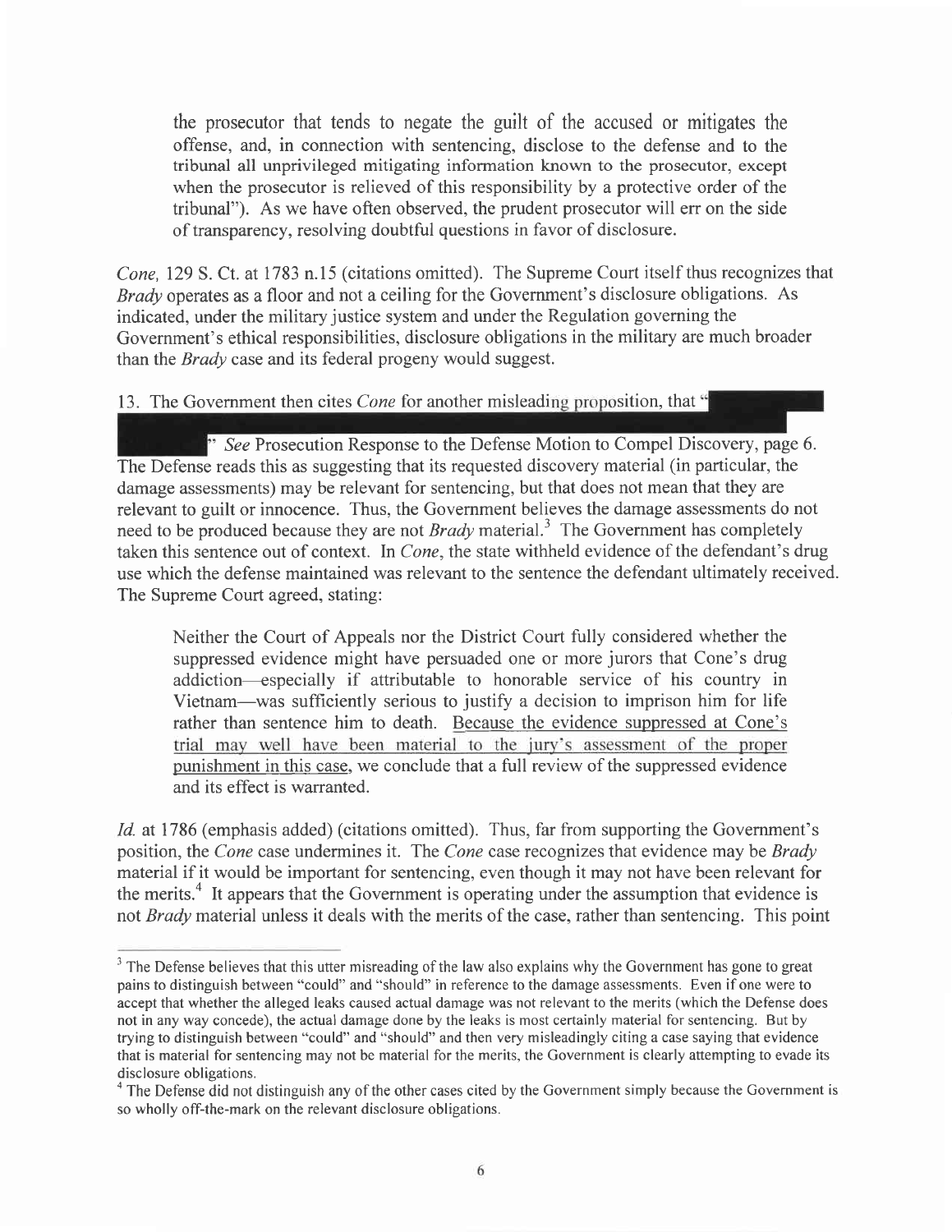is also illustrated in the Government's citation to United States v. Agurs, 427 U.S. 97, 112  $(1976)$ , where the Government emphasizes that  $\ddot{\cdot}$ 

(Government italics). By italicizing the expression "finding of guilty" the Government is reading Brady to mean that evidence that is favorable as to sentencing is not *Brady* material. The Government utterly fails to understand what Brady (either the military or federal version) means.

14. The Government has an affirmative duty to seek out *Brady* material. See United States v. Williams, 50 M.J. 436, 442 (C.A.A.F. 1999). The Defense, in other words, does not need to request *Brady* material in general, or specific items it believes constitute *Brady* material, in order for the Government's obligation to disclose that information to arise. See, e.g., United States v. Agurs, 427 U.S. 97, 107 (1976). Thus, the relevant inquiry is the following: Is the material "favorable" to the defense within the meaning of R.C.M. 701(a)(6)?<sup>5</sup> If so, the material must be turned over to the Defense.<sup>6</sup>

15. The Government's insistence that the Defense make an acceptable showing that the information is "relevant and necessary" under R.C.M. 703 (the production rule) is completely misplaced. The Defense has no such obligation. The obligation is the other way around: the Government must disclose information which is favorable under R.C.M.  $701(a)(6)$  to the Defense "as soon as practicable." Here, the Government has not done so.

16. The Defense strongly believes that the damage assessments and associated reports are classic Brady material. The Defense believes that these damage assessments will show that the alleged leaks did minimal to no damage to national security. The Defense has several good faith bases for these beliefs. First, Government officials have publicly refened to reports which indicate that the alleged leaks did not compromise sources or methods. Second (and perhaps more important), if the information were not favorable to the Defense, the Government would gladly have handed the material over to the Defense. That the Government has been fighting tooth-and-nail to withhold discovery in contravention of its obligations demonstrates that the evidence is favorable within the meaning of  $Brady$ .<sup>7</sup> As such, the Defense strongly believes that the Government has deliberately withheld *Brady* material, impacting the accused's right to a fair trial.

## B. The Government Does Not Understand the Discovery Process Outside of Brady

17. Separate and apart from the *Brady* issue, properly understood, R.C.M. 701(a)(2)(A) allows for the Defense to inspect documents and reports. In other words, the obligations under R.C.M.  $701(a)(2)$  are in addition to the obligations found under the military rule which embodies *Brady*. R.C.M.  $701(a)(2)(A)$  reads:

After service of charges, upon request of the defense, the Government shall permit the defense to inspect:

 $<sup>5</sup>$  As qualified by the Government's ethical responsibilities under Regulation.</sup>

<sup>&</sup>lt;sup>6</sup> Claims of privilege are discussed under Section C.

<sup>&</sup>lt;sup>7</sup> Even if such evidence were not *Brady* material, it is still subject to disclosure under R.C.M. 701(a)(2)(A).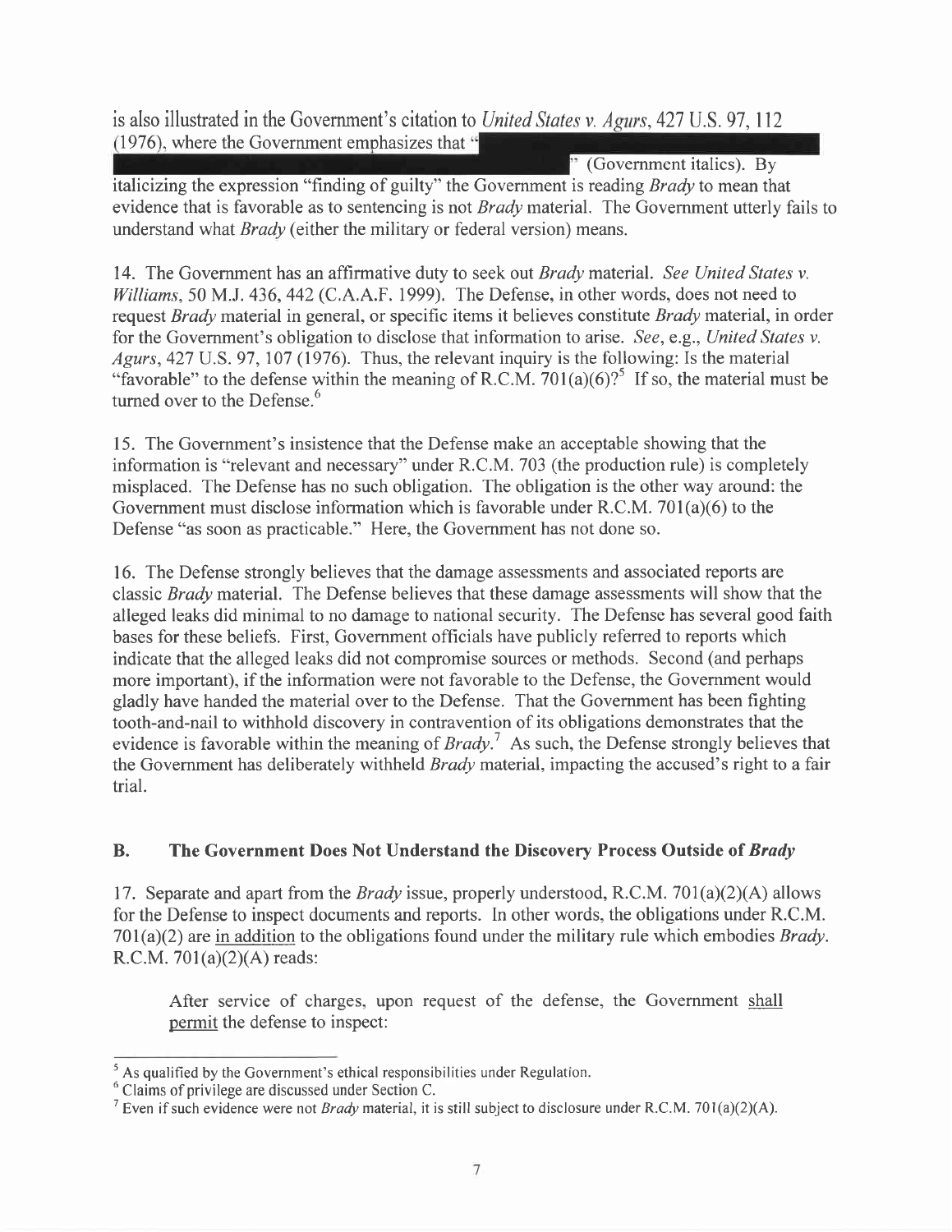(A) Any books, papers, documents, photographs, tangible objects, buildings, or places, or copies of portions thereof, which are within the possession, custody, or control of military authorities, and which are material to the preparation of the defense or are intended for use by the trial counsel as evidence in the prosecution case-in-chief at trial, or were obtained from or belong to the accused.

Id. (emphasis added). Under this rule, the Government has an obligation to allow the Defense to inspect, inter alia, documents or tangible objects within the possession, custody or control of military authorities.<sup>8</sup> The only limitation is that these items must be "material to the preparation" of the defense." This is not, in any way, an exacting standard.

18. Specific discovery requests must be tumed over if the requested information or items would be relevant or helpful in any way to the defense, even if that information will not ultimately be admissible at trial. The requested items, in fact, do not need to be favorable; even unfavorable items may be material to the preparation of a defense. See Adens, 56 M.J. at 734-35.

19. The case law reaffirms that "material" under R.C.M. 701(a)(2)(A) is not a difficult standard to satisfy. In U.S. v. Cano, 2004 WL 5863050 at \*3 (A. Crim. Ct. App. 2004), our superior court discussed the content of the "materiality" standard under R.C.M. 701(a)(2)(A):

In reviewing AE V in camera, the military judge said that he examined the records and AE III contained "everything . . . [he] thought was even remotely potentially helpful to the defense." That would be a fair trial standard, but our examination finds a great deal more that should have been disclosed as "material to the preparation of the defense." We caution trial judges who review such bodies of evidence in camera to do so with an eye and mind-set of a defense counsel at the beginning of case preparation. That is, not solely with a view to the presentation of evidence at trial, but to actually preparing to defend a client, so that the mandate of Article 46, UCMJ, is satisfied.

See also U.S. v. Roberts, 59 M.J. 323, 326 (C.A.A.F. 2004) ("The defense had a right to this information because it was relevant to SA M's credibilitv and was therefore material to the

<sup>&</sup>lt;sup>8</sup> All of the specific Defense requests ask for information which is in the "possession, custody, or control of military authorities" within the meaning of Williams, 50 M.J. 436 (C.A.A.F 1999). The Government has not once in the past year and a half objected to any of the Defense's discovery requests on the basis that the information sought is not in the "possession, custody, or control of military authorities." Rather, the Government has simply said that the requests were not specific enough or that it did not believe the material was relevant or necessary under R.C.M. 703. In the event that the Covernment now switches its "game plan" to deny discovery, it should be estopped from arguing that any of the Defense's requested information is not in the "possession, custody, or control of military authorities." See, e.g., United States v. Bryan, 868 F.2d 1032, 1036 (9th Cir. | 989) ("The prosecutor will be deemed to have knowledge of and access to anything in the possession, custody, or control of any federal agency participating in the same investigation of the defendant."); United States v. Simmons, 38 M.J. 376, 381 (C.M.A. 1993) (holding that trial counsel must exercise due diligence in discovering the results of exams and tests which are in possession of CID); Kyles v. Whitley, 514 U.S. 419, 437 (1995) ("[T]he individual prosecutor has a duty to learn of any favorable evidence known to the others acting on the government's behalf in the case, including the police.").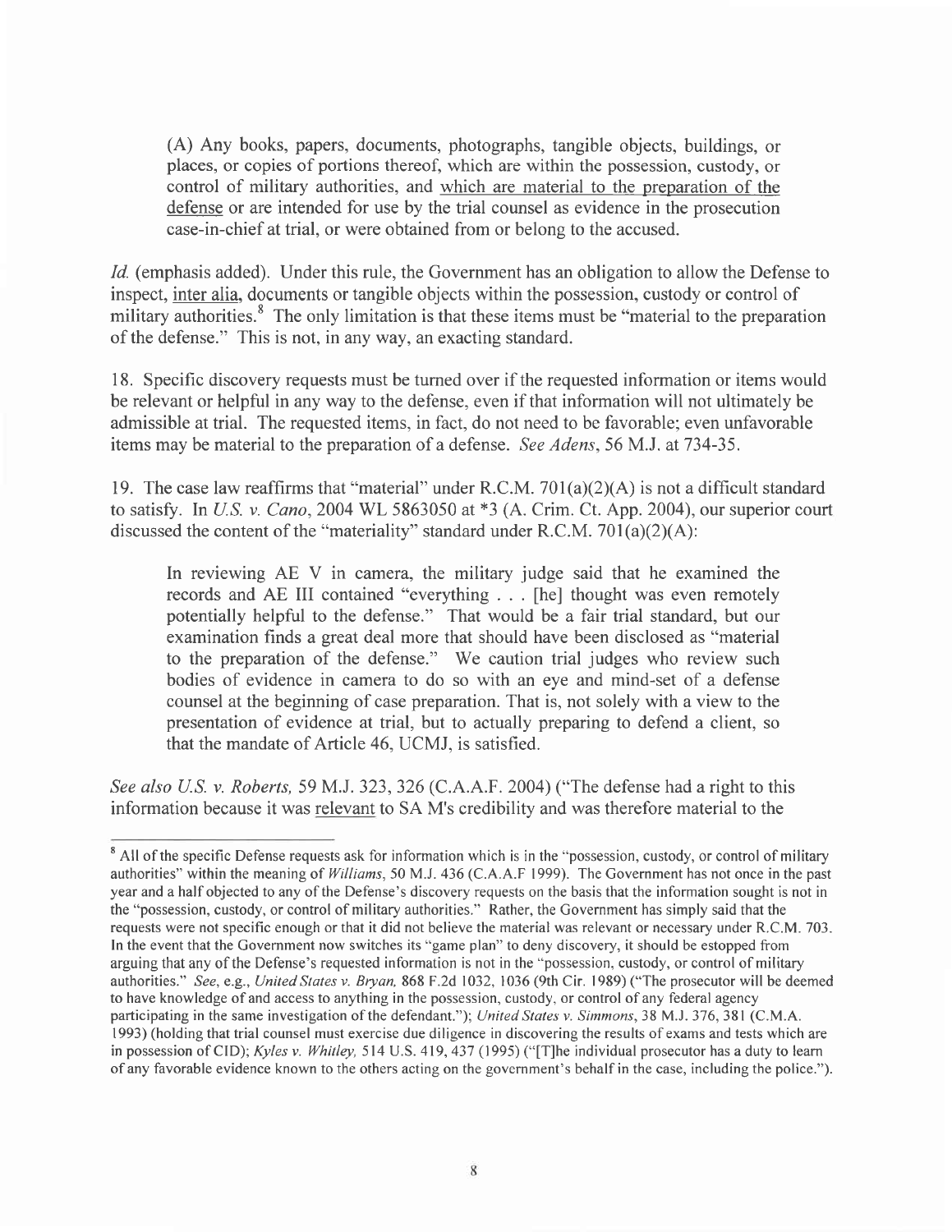preparation of the defense for purposes of the Government's obligation to disclose under R.C.M.  $701(a)(2)(A)$ .")(emphasis added); Adens, 56 M.J. at 733 ("We respectfully disagree with our sister court's narrow interpretation that the term 'material to the preparation of the defense' in R.C.M. 701(a)(2)(A) and (B) is limited to exculpatory evidence under the *Brady* line of cases and hold that our sister court's decision in *Trimper* should no longer be followed in Army courtsmartial. There is no language in R.C.M. 701, or in its analysis, indicating any intent by the President to limit disclosure under Article 46, UCMJ, to constitutionally required exculpatory matters. As noted above, R.C.M. 701 is specifically intended to provide 'for broader discovery than is required in Federal practice' (R.C.M. 701 Analysis, at 42l-32), and unquestionably is intended to implement an independent statutory right to discovery under Article 46, UCMJ."); United States v. Webb, 66 M.J. 89, 92 (C.A.A.F. 2008) ( "[U]pon request of the defense, the trial counsel must permit the defense to inspect any documents within the custody, or control of military authorities that are 'material to the preparation of the defense.' R.C.M. 701(a)(2)(A). Thus, an accused's right to discovery is not limited to evidence that would be known to be admissible at trial. It includes materials that would assist the defense in formulating a defense strategy.").

20. Thus, under R.C.M. 7Ol(a)(2)(A), the Government must tum over specifically requested items that are material to the preparation of the Defense. The Defense does not need to show that the items are "relevant and necessary" under R.C.M. 703, as the Government believes.

2l . If the Government does not think that the requested items are "material to the preparation of the defense," the Government cannot, under any circumstances, unilaterally withhold discovery. See United States v. Gonzalez, 62 M.J. 303, 306 (C.A.A.F. 2006) ("When a defendant makes a specific request for discoverable information, it is error if the Government does not provide the requested information."). The appropriate course of action if the Government maintains that the requested material does not meet the R.C.M.  $701(a)(2)(A)$  standard is to follow the procedures outlined in R.C.M. 701 $(g)(2)$  for an in camera determination by the Military Judge. The Rule provides, in pertinent part:

Upon a sufficient showing the military judge may at any time order that the discovery or inspection be denied, restricted, or deferred, or make such other order as is appropriate. Upon motion by a party, the military judge may permit the party to make such showing, in whole or in part, in writing to be inspected only by the military judge.

22. In other words, if the Government believes that a discovery request is inappropriate, it must file a motion with the military judge requesting an in camera review. It cannot continue to state that the Defense has not adequately demonstrated materiality within the meaning of R.C.M.  $701(a)(2)(A)$  and thereby refuse the discovery request.<sup>9</sup> Alternatively, if the material is classified, the Government must proceed under M.R.E. 505, discussed below. This comports

 $\degree$  For example, the Government does not believe that the hard drives of soldiers within PFC Manning's unit are "relevant and necessary" (the wrong standard). Perhaps this also means that the Government does not believe that this physical evidence is material to the preparation of the Defense. lf so, the Govemment must motion the Military Judge under R.C.M. 701(g)(2) for an appropriate determination (or under R.C.M. 505, if the material is classified). It cannot continue, as it has for almost two years, to refuse to provide the discovery to the Defense because it does not feel that the Defense should get it.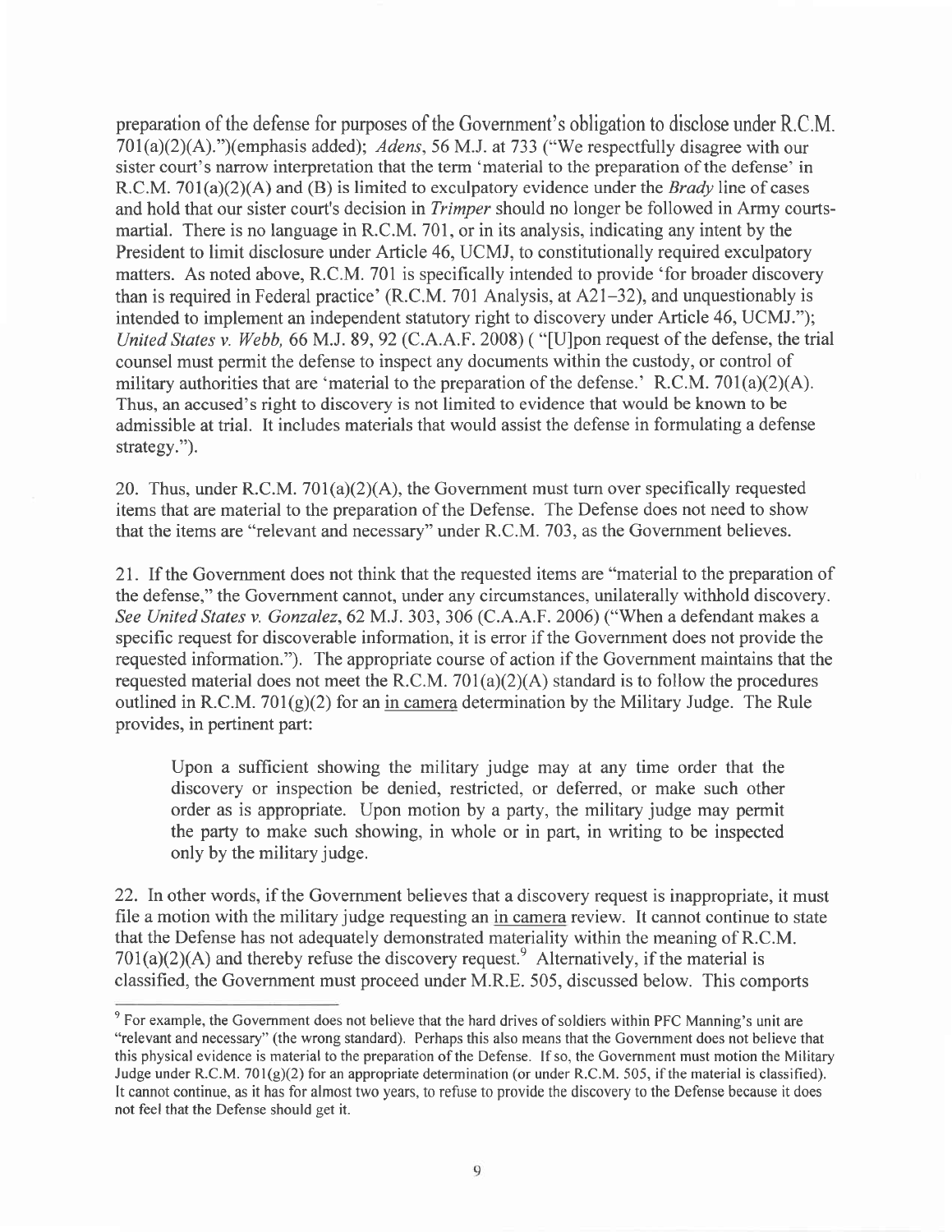with logic and common sense: How can an adversarial party be the unilateral arbiter of what is "material to the defense" within the meaning of R.C.M. 701(a)(2)(A)? The Government has not requested an in camera review because, of course, it is not even reading the correct discovery rule.

#### C. The Government Does Not Understand that the Potentially Classified Nature of the Information Does Not Mean that it Does Not Need to Comply With its Discovery **Obligations**

23. The Government believes that the classified nature of some of the discovery sought somehow means that the material is immunized from discovery. This is simply not the case. If the Government does not wish to turn over either: a) R.C.M. 701(a)(6)/*Brady* material (properly understood); or b) items specifically requested pursuant to R.C.M.  $701(a)(2)(A)$  that is claims are classified, then it must follow the proper procedures under M.R.E. 505. The Government has not done so. Instead it has withheld discovery on the erroneous belief that M.R.E. 505 means that the information is not discoverable. See Prosecution Response to Defense Motion to Compel Discovery, p.  $7$ 

24. The Government has not claimed a privilege under M.R.E.  $505(f)$ , nor has the Government provided the requested information to the Court under M.R.E. 505(i). Instead, the Government has simply withheld the requested information under its belief that "production" and not "discovery" rules control. This is not only improper, it is an incorrect view of the law. Moreover, that the Government does not know what procedure to follow in a classified evidence case completely undermines the Defense's confidence in the ability of the Government to fulfill its discovery obligations.

# D. The Government's Response Continues to Obscure the Truth

25. The Defense is tired of the games the Government continues to play. Even if the Defense could somehow overlook the elephant in the room-that the Government does not understand military discovery—the Government's response illustrates perfectly the gamesmanship that military courts do not countenance. The Defense provides some examples below. These are not intended to be comprehensive, but to show how disingenuous the Government has been in this proceeding.

i) The Government at page 1 states "

The Government's statement gives the impression that the Defense never specifically requested files completed with the assistance of the Office of the Director of National Intelligence. Such a statement, as the Government fully knows, is inaccurate. The Defense, a month earlier, on 13 October 2011, specifically requested "any and all documentation relating to any review or damage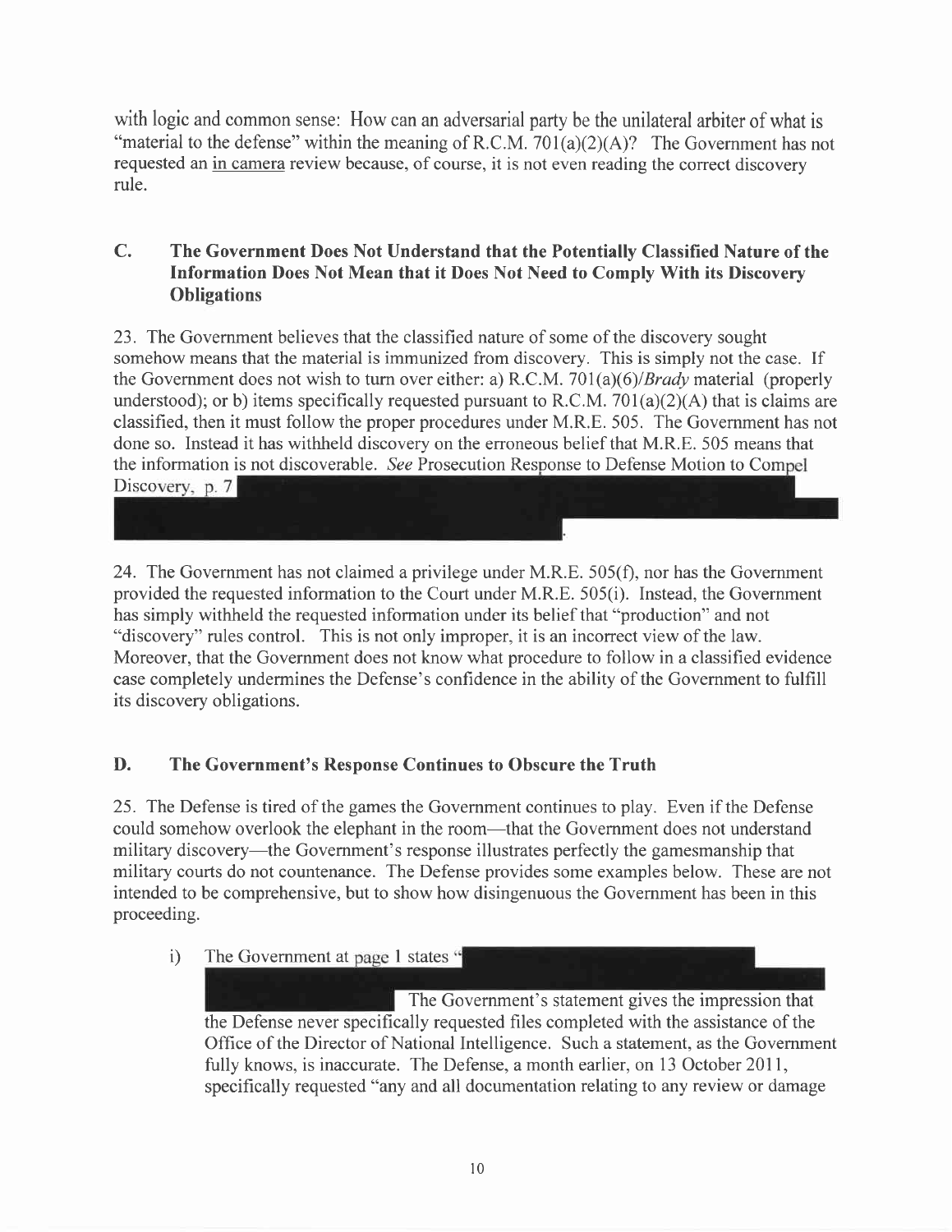assessment conducted by ODNI [the Office of the Director of National Intelligence] or in cooperation with any other government agency." See Defense's 13 October 2011 Discovery Request at 1.c.vi. Likewise, when the Government states on page 2 of its response that the "

on I December 201l. this too is misleading. The Defense specifically requested information from the WTF on l3 October 20ll "any report, damage assessment or recommendation by the Wikileaks Task Force or any other CIA member concerning the alleged leaks in this case." See Defense's l3 October 2011 Discovery Request at l.c.iii. Additionally, the Defense requested on 8 December 2010 "any and all documentation related to the Centra^ Intelligence Agency (CIA) investigation of Wikileaks announced by <sup>1</sup> The announcement by **SECONDITY** The agency's

review was the creation of the Wikileaks Task Force. Thus the Defense has repeatedly requested all of this information.

ii) The Government asks at page 8 that the  $\ddot{\bullet}$ 

Government then states that it will not produce the "

." The Defense knows

The

that these assessments exist. The Govemment should not be permitted to continue its game of smoke and mirrors by referring to an "alleged" damage report. It obviously knows that such reports exist; accordingly, it is not accurate to refer to them as "alleged" and to continue to refuse to acknowledge their existence.

iii) The Government has indicated at page 11 that the DOS "

 $\blacksquare$ " and that ONCIX"

The Defense believes that the Government may be playing fast-and-loose with the term "completed." The Defense requested any and all reports and documents related to a damage assessment. That neither of these organizations has "completed" a damage assessment does not mean that the requested information does not exist.

iv) The Government states at page 12-14 that "

"(Jnaware" is not a standard: either these exist or do not exist. Notably, the Government does not indicate that it actually looked for the Defense-requested materials.

v) The Government sa $As$ 

discussed above, the Government is operating under the wrong Brady standard. Moreover, the Government has an obligation to produce these files as part of the R.C.M. 701(a)(2)(A) request. Finally, why has the Government not already secured the appropriate approvals?

vi) With respect to almost every discovery request, the Government complains that the Defense has failed to state "with specificity" what it was requesting. Short of